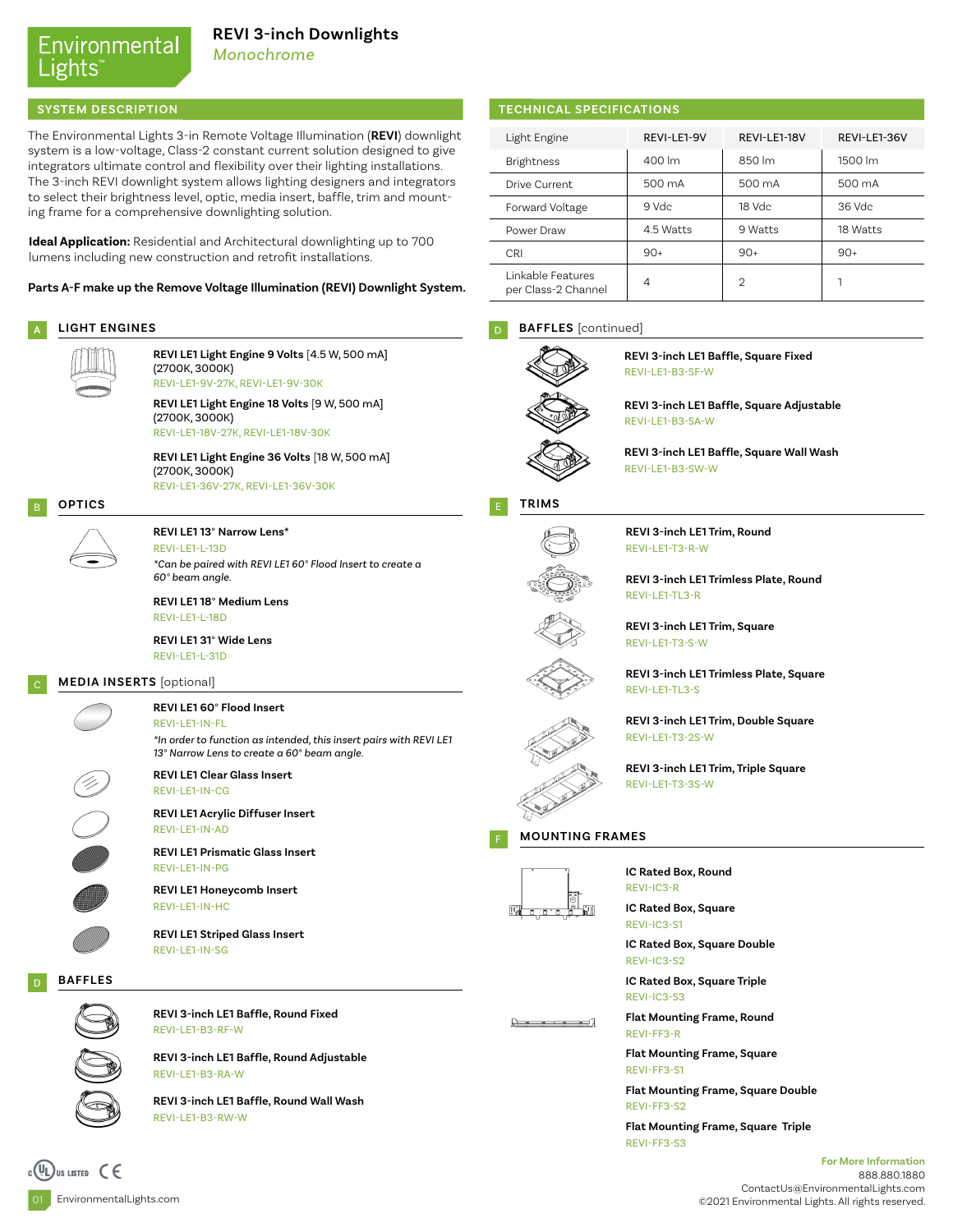# Environmental Lights

### **REVI 3-inch Downlights**

*Monochrome*

#### **FIXTURE OPTIONS**

**Light Engines -** Low [400 lm], Medium [850 lm], High [1500 lm] / Available CCT: 2700K & 3000K

**Optics -** Narrow [13°] , Medium [18°], Wide [31°]

**Media Inserts -** 60° Flood, Acrylic Diffuser, Clear Glass, Striped Glass, Prismatic Glass, Honeycomb

**Baffles -** Round Fixed, Round Adjustable, Round Wall Wash, Square Fixed, Square Adjustable, Square Wall Wash

**Trims -** Single Round, Single Square, Single Trimless Round, Single Trimless Square, Double Square, Triple Square

**Mounting -** IC Rated Box Round, Flat Frame Round, IC Rated Box Square, Flat Frame Square

### **REGULATORY**

- UL Listed
- Class-2
	- Can be used to comply with CA Title-24 JA8
	- RoHS
	- IP44 Rated
	- IC Rated (9V & 18V Fixed and 9V & 18V Wall Wash)\*

\*Always adhere to local installation standards and guidelines

### **ASSEMBLY BUILDER**

*Example: REVI-LE1-9V-27K-13D-AD-RF-T3-R = 9 Volt/4.5 Watt Light Engine, 2700K CCT, 13 Degree Lens, Acrylic Diffuser Media Insert, Round Fixed Baffle, Round Trim (all white). Note: To create a 60 degree beam of light, you must list the 13 Degree Lens + the 60 degree Flood Insert when using the assembly builder.* 

| <b>REVI-LE1</b>       |                          |                          |                           |                             |                        |                            |
|-----------------------|--------------------------|--------------------------|---------------------------|-----------------------------|------------------------|----------------------------|
| <b>Fixture Series</b> | <b>Light Engine</b>      | <b>Color Temperature</b> | Lens                      | Media Insert                | <b>Baffle</b>          | <b>Trim</b>                |
|                       | $9V = 9V (500 mA, 4.5W)$ | $27K = 2700K$            | $13D = 13$ Degrees        | FL = 60 Degree Flood Insert | RF = Round Fixed       | $T3-R = Round Tim$         |
|                       | 18V = 18V (500 mA, 9W)   | $30K = 3000K$            | $18D = 18$ Degrees        | AD = Acrylic Diffuser       | RA = Round Adjustable  | $TL3-R = Round Trimless$   |
|                       | 36V = 36V (500 mA, 18W)  |                          | $31D = 31$ Degrees        | SG = Striped Glass          | RW = Round Wall Wash   | T3-S= Square Trim          |
|                       |                          |                          | WW= Wall Wash Baffle Only | PG = Prismatic Glass        | SF = Square Fixed      | TL3-S =Square Trimless     |
|                       |                          |                          |                           | $CG = Clear Glass$          | SA = Square Adjustable | T3-2S = Double Square Trim |
|                       |                          |                          |                           | HC = Honeycomb              | SW = Square Wall Wash  | T3-3S = Triple Square Trim |
|                       |                          |                          |                           | OP = Open [No Insert]       |                        |                            |

#### **SYSTEM CHARACTERISTICS**

#### A **LIGHT ENGINES**

### **REVI LE1 Light Engine 9 V**



4.5 Watts [2700K & 3000K] REVI-LE1-9V-27K, REVI-LE1-9V-30K

A 9 Volt, 4.5 Watt compact light engine is designed and optimized for lower output downlighting applications. Ideal for recessed ceiling lighting where an output of up to 400 lumens is required.

#### B **OPTICS**

#### **REVI LE1 13**° **Narrow Lens** REVI-LE1-L-13D

A narrow flood lens that delivers a precision-targeted beam of light. It can be paired with REVI LE1 60*°* to create a 60*°* beam angle.

#### **MEDIA INSERTS** [optional]

#### **REVI LE1 60**° **Flood Insert**  REVI-LE1-IN-FL

In order to function as intended, this insert pairs with REVI LE1 13° Narrow Lens to create a 60° beam angle.



#### **REVI LE1 Striped Glass Insert** REVI-LE1-IN-SG

Designed to elongate the light pattern at the lens surface when a wider spread or wash is needed.



#### **REVI LE1 Light Engine 18 V** 9 Watts [2700K & 3000K]

REVI1-LE1-18V-27K, REVI1-LE1-18V-30K

A 18 Volt, 9 Watt compact light engine is designed and optimized for medium output downlighting applications. Ideal for recessed ceiling lighting where an output of up to 850 lumens is required.



#### **REVI LE1 Light Engine 36 V** 18 Watts [2700K & 3000K]

REVI1-LE1-36V-27K, REVI1-LE1-36V-30K

A 36 Volt, 18 Watt compact light engine is designed and optimized for high output downlighting applications. IIdeal for recessed ceiling lighting where an output of up to 1,500 lumens is required.



#### **REVI LE1 31**° **Wide Lens** REVI-LE1-L-31D

A flood lens that delivers a wide beam of light to provide full illumination for a space.

**REVI LE1 Clear Glass Insert** REVI-LE1-IN-CG

Intended to provide a sheen surface without obstructing the light dispersion from the lens.



#### Engineered to soften the light output at the lens for even distribution of light.



#### **REVI LE1 Prismatic Glass Insert** REVI-LE1-IN-PG

Designed with a hatch pattern to spread the light at the lens for maximum dispersion.



#### **REVI LE1 Honeycomb Insert** REVI-LE1-IN-HC

Engineered to minimize off-angle glare with the intent of eliminating any orb effect around the fixture.

#### **For More Information** 888.880.1880 ContactUs@EnvironmentalLights.com ©2021 Environmental Lights. All rights reserved.

02 EnvironmentalLights.com

US LISTED  $\epsilon$ 



#### **REVI LE1 18**° **Medium Lens** REVI-LE1-L-18D

A spot lens that delivers a medium-sized beam of light that brings attention to areas that need to be highlighted.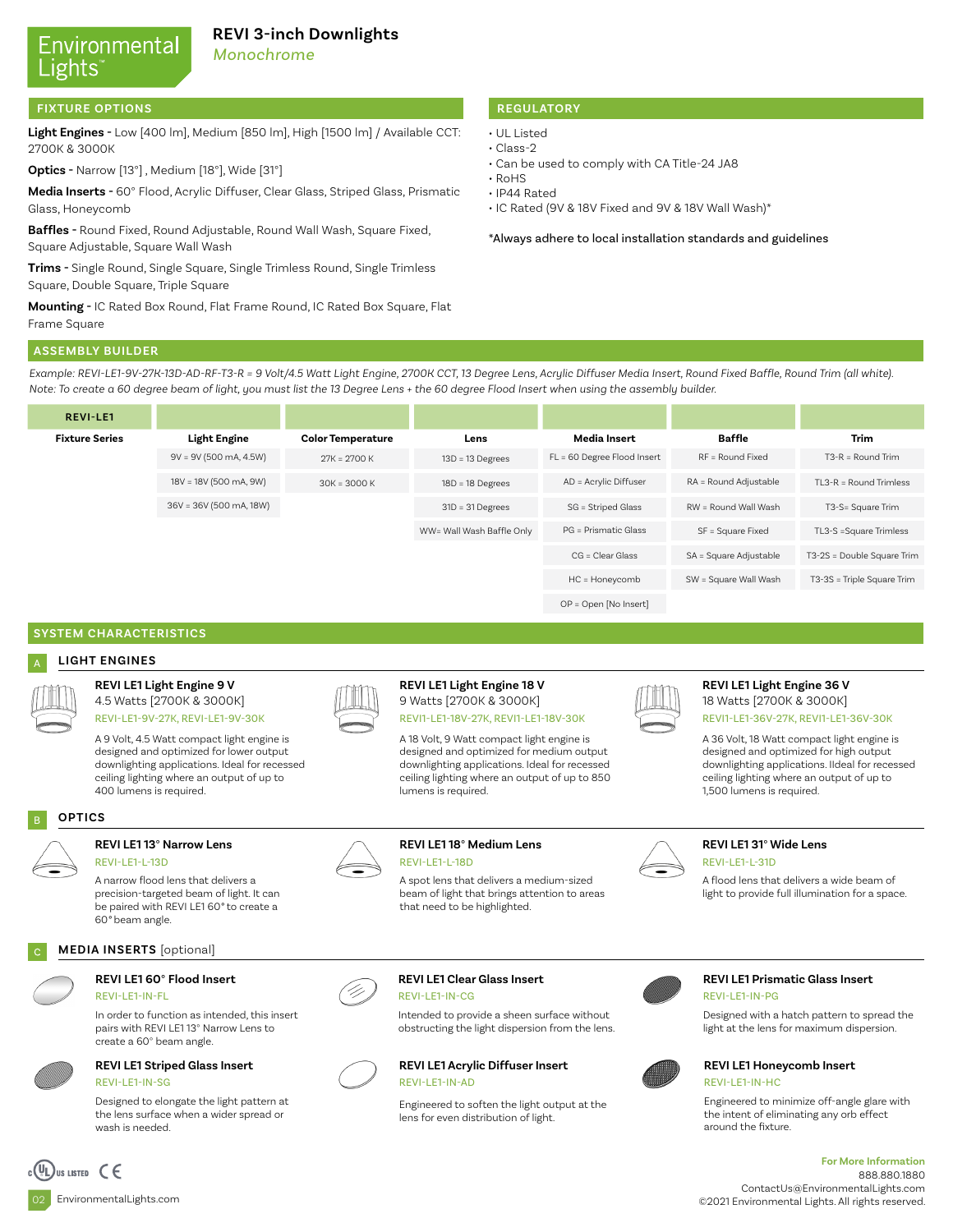### Environmental Lights

### **BAFFLES** / *ROUND & SQUARE*

Color - White

REVI-LE1-B3-SF-W



**REVI 3-inch LE1 Baffle, Round Fixed** REVI-LE1-B3-RF-W A fixed-position round trim option for your lighting fixture.

**REVI 3-inch LE1 Baffle, Square Fixed**

A fixed-position square trim option for your lighting fixture. Color - White



**REVI 3-inch LE1 Baffle, Round Adjustable** REVI-LE1-B3-RA-W

A round trim option that enables adjustment of the angle of light.

Color - White

 $\bigcirc$ 

**CEILING CUT**

 $\sqrt{a}$ 

3.23"

6.06"

 $2.95'$ <sup>2.95"</sup>

**CEILING CUT**

8.86" 3.23"



**REVI 3-inch LE1 Baffle, Square Adjustable** REVI-LE1-B3-SA-W

Ø3.35 in [Ø85 mm]

A square trim option that enables adjustment of the angle of light. Color - White



**TRIM DIAMETER WALL WASH FIXED ADJUSTABLE WALL WASH** 

4.13 i [105 m

4.05 in  $[103 m]$ 

**FIXED**

**FIXED**

4.00 in [102 mm] **REVI 3-inch LE1 Baffle, Round Wall Wash** REVI-LE1-B3-RW-W

A round fixed-position, preconfigured option that provides an even spread of light on a wall.

Color - White

**REVI 3-inch LE1 Baffle, Square Wall Wash** REVI-LE1-B3-SW-W

A square fixed-position, preconfigured option that provides an even spread of light on a wall.

> 3.47 in [88 mm]

3.38 in [86 mm]

Color - White

**ADJUSTABLE**

**ADJUSTABLE**

**ADJUSTABLE**

**TRIMS** / *ROUND & SQUARE*









4.05 in [103 mm]

3.50 in [89 mm]

3.50 in [89 mm]



seamless blending between the fixture and the ceiling.

**REVI 3-inch LE1 Trim, Double Square**

A convenient multiple square trim option that provides a polished look for your downlighting





#### **REVI 3-inch LE1 Trim, Triple Square** REVI-LE1-T3-3S-W

A convenient multiple square trim option that provides a polished look for your downlighting fixture.

Color - White

Color - White

REVI-LE1-T3-2S-W

Color - White

fixture.

milĕ 9.25 [235 mm]

6.46 in [164 mm]

4.33 in [110 mm]



3.97 in [101 mm]

1.10 in [28 mm]